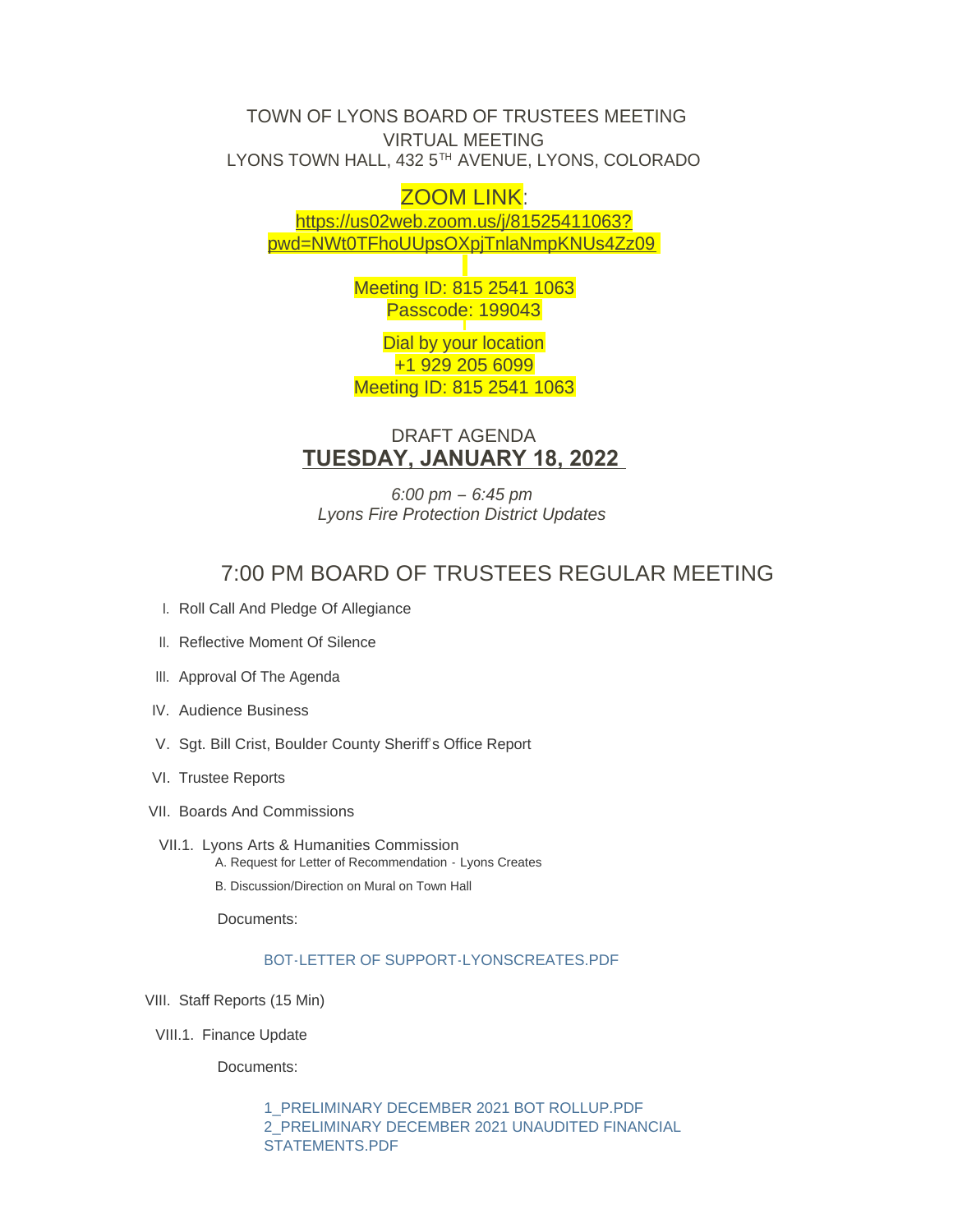#### [3\\_PRELIMINARY DECEMBER 2021 FINANCIAL PRESENTATION.PDF](https://www.townoflyons.com/AgendaCenter/ViewFile/Item/9701?fileID=19902)

VIII.2. Utility Update

Documents:

#### [UTILITY UPDATE 18 JAN 2022.PDF](https://www.townoflyons.com/AgendaCenter/ViewFile/Item/9702?fileID=19921)

VIII.3. Administrator's Report

Documents:

#### [1 ADMINISTRATORS REPORT 1-18-2022.PDF](https://www.townoflyons.com/AgendaCenter/ViewFile/Item/9703?fileID=19897) [COMMRELPROGS\\_ADMIN REPORT\\_JAN22.PDF](https://www.townoflyons.com/AgendaCenter/ViewFile/Item/9703?fileID=19896)

- VIII.4. Legal Update
- IX. Ordinances And Public Hearings
- IX.1. 2ND READING PUBLIC HEARING ORDINANCE 1112 AN ORDINANCE OF THE TOWN OF LYONS, COLORADO AMENDING CHAPTER 16, ARTICLE 6 OF THE LYONS MUNICIPAL CODE UPDATING COMMERCIAL & MIXED USE DESIGN **STANDARDS OPEN AND CONTINUE TO A DATE CERTAIN**

Documents:

### [COVER\\_ORD1112\\_COMMERCIAL\\_DESIGN\\_GUIDELINES.PDF](https://www.townoflyons.com/AgendaCenter/ViewFile/Item/9705?fileID=19912) [ORD 1112 COMM DESIGN GUIDELINES.PDF](https://www.townoflyons.com/AgendaCenter/ViewFile/Item/9705?fileID=19913)

IX.2. 2ND READING - PUBLIC HEARING - ORDINANCE 1113 - AN ORDINANCE OF THE TOWN OF LYONS, COLORADO AMENDING CHAPTER 16, ARTICLE 17 OF THE LYONS MUNICIPAL CODE UPDATING THE SITE PLAN AND DEVELOPMENT PLAN REVIEW PROCESS **OPEN AND CONTINUE TO A DATE CERTAIN**

Documents:

[COVER ORD1113\\_DEVELOPMENTREVIEW.PDF](https://www.townoflyons.com/AgendaCenter/ViewFile/Item/9706?fileID=19914) [ORDINANCE 1113 - DEVELOPMENT REVIEW PROCESS V2.PDF](https://www.townoflyons.com/AgendaCenter/ViewFile/Item/9706?fileID=19915)

IX.3. 2nd Reading - Public Hearing - Ordinance 1117 - An Ordinance Of The Town Of Lyons, Colorado Approving A Lease Of Town Property To Raul Vasquez

Documents:

1117 - COVER SHEET LEASE RAUL VASQUEZ PDE [ORD 1117.PDF](https://www.townoflyons.com/AgendaCenter/ViewFile/Item/9707?fileID=19895) ORD 1117 LEASE PDF [BACKGROUND INFO.PDF](https://www.townoflyons.com/AgendaCenter/ViewFile/Item/9707?fileID=19892) [BLM PER ACRE SCHEDULE.PDF](https://www.townoflyons.com/AgendaCenter/ViewFile/Item/9707?fileID=19893)

IX.4. 2nd Reading - Public Hearing - Ordinance 1116 - An Ordinance Of The Town Of Lyons, Colorado Approving An Amendment To A Contract To Buy And Sell Real Estate With Lyons Ute Hwy, LLC For Lot 1, Railroad Subdivision

Documents: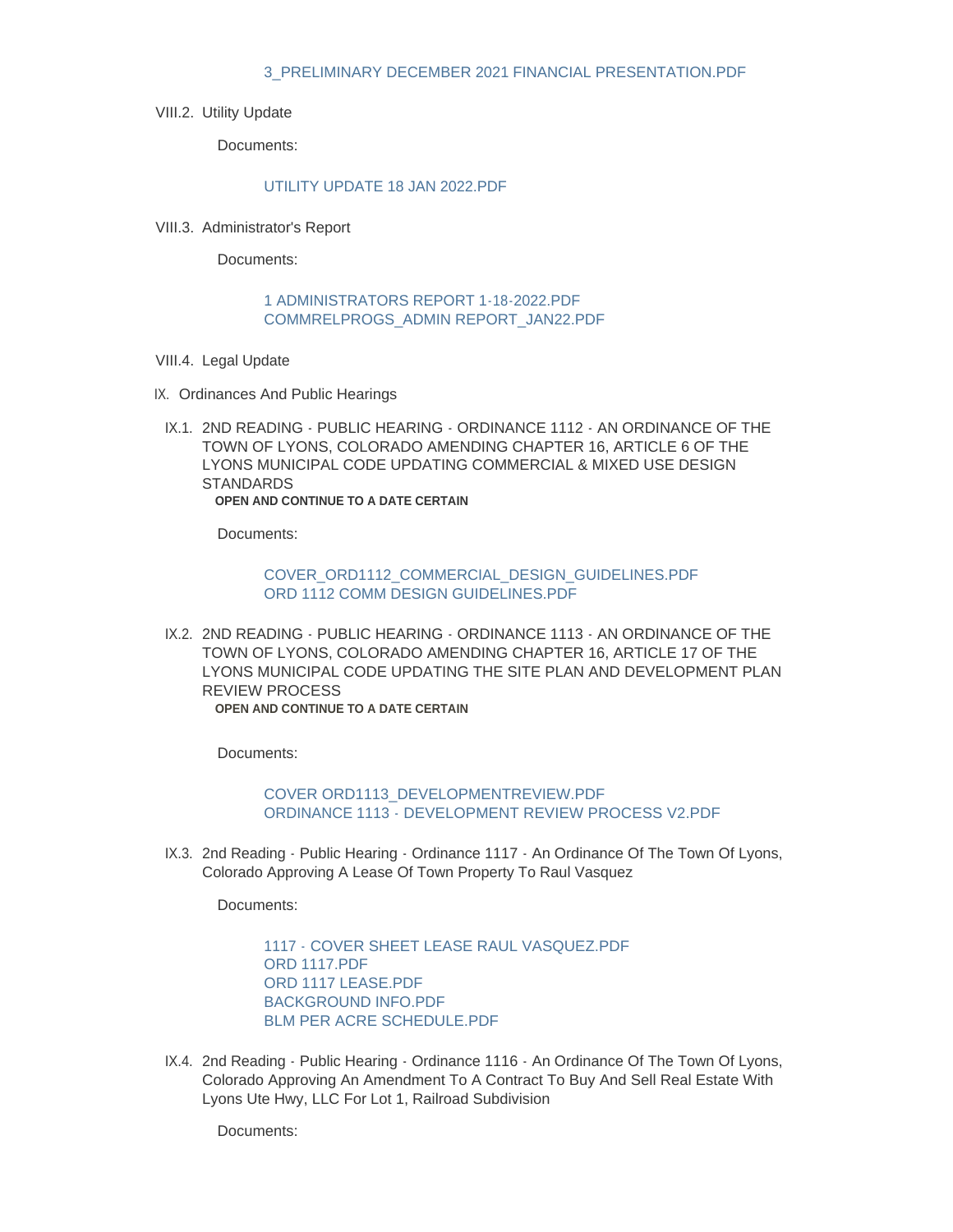[COVER\\_ORDINANCE1116\\_LYONSUTEHWY\\_SUBMITTAL.PDF](https://www.townoflyons.com/AgendaCenter/ViewFile/Item/9708?fileID=19888) [ORDINANCE 1116 AMENDING CONTRACT TOO BUY AND SELL \(DITTMAN](https://www.townoflyons.com/AgendaCenter/ViewFile/Item/9708?fileID=19889)  DRAFT 12-15-2021).PDF [AGREEMENT TO AMEND EXTEND CONTRACT \( DELETION OF SECTION](https://www.townoflyons.com/AgendaCenter/ViewFile/Item/9708?fileID=19890)  30.9).PDF

- X. Consent Agenda
- X.1. Resolution 2022-4 A Resolution Of The Town Of Lyons, Colorado Approving The Construction Agreement For The GOCO Black Bear Hole And 2nd Avenue Trailhead Improvements Project With NICX

Documents:

[RESO 2022-04 BOT COVER\\_GOCO BBH\\_NICX\\_CONTRACT \(DITTMAN](https://www.townoflyons.com/AgendaCenter/ViewFile/Item/9709?fileID=19904)  EDITS 1-10-2022).PDF [RESO 2022-04\\_BBH 2ND AVE\\_NICX\\_CONTRACT \(DITTMAN EDITS 1-10-](https://www.townoflyons.com/AgendaCenter/ViewFile/Item/9709?fileID=19905) 2021).PDF [GOCO BBH AND 2ND AVE\\_NICX\\_CONTRACT.PDF](https://www.townoflyons.com/AgendaCenter/ViewFile/Item/9709?fileID=19906)

X.2. Resolution 2022-6 - A Resolution Of The Town Of Lyons, Colorado Ratifying The Fifth Amendment To The Professional Services Agreement For Design Services With Anderson Consulting Engineers Inc. For The Stormwater Improvements Project

Documents:

[RESO 2021-06\\_COVER MEMO\\_STRM DESIGN\\_ANDERSON\\_AMEND 5.PDF](https://www.townoflyons.com/AgendaCenter/ViewFile/Item/9711?fileID=19916) [RESO 2021-06\\_STRM\\_ANDERSON\\_AMEND 5.PDF](https://www.townoflyons.com/AgendaCenter/ViewFile/Item/9711?fileID=19917) [STRM\\_ANDERSON\\_AMEND 5.PDF](https://www.townoflyons.com/AgendaCenter/ViewFile/Item/9711?fileID=19918)

X.3. Resolution 2022-7 - A Resolution Of The Town Of Lyons, Colorado Appointing One New Member To The Board Of Directors Of The Lyons Regional Library District

Documents:

## [LETTERTOTOWNCOUNTIES\\_GILSPARKS\\_LRLDBOARD.PDF](https://www.townoflyons.com/AgendaCenter/ViewFile/Item/9712?fileID=19907) [RESO 2022-7 -LIBRARY APPOINTMENT.PDF](https://www.townoflyons.com/AgendaCenter/ViewFile/Item/9712?fileID=19908)

X.4. January Accounts Payable

Documents:

#### [BOT PAYABLES 01182022.PDF](https://www.townoflyons.com/AgendaCenter/ViewFile/Item/9713?fileID=19919) [UNPAID INVOICE REPORT 01182022.PDF](https://www.townoflyons.com/AgendaCenter/ViewFile/Item/9713?fileID=19920)

X.5. January 3, 2022 Bot Meeting Minutes

Documents:

#### [JAN 3 MINUTES FINAL.PDF](https://www.townoflyons.com/AgendaCenter/ViewFile/Item/9714?fileID=19865)

X.6. January 6, 2022 Special BOT Meeting Minutes

Documents:

## [JAN 6TH MINUTE SPEC MTG.PDF](https://www.townoflyons.com/AgendaCenter/ViewFile/Item/9715?fileID=19866)

XI. Items Removed From The Consent Agenda